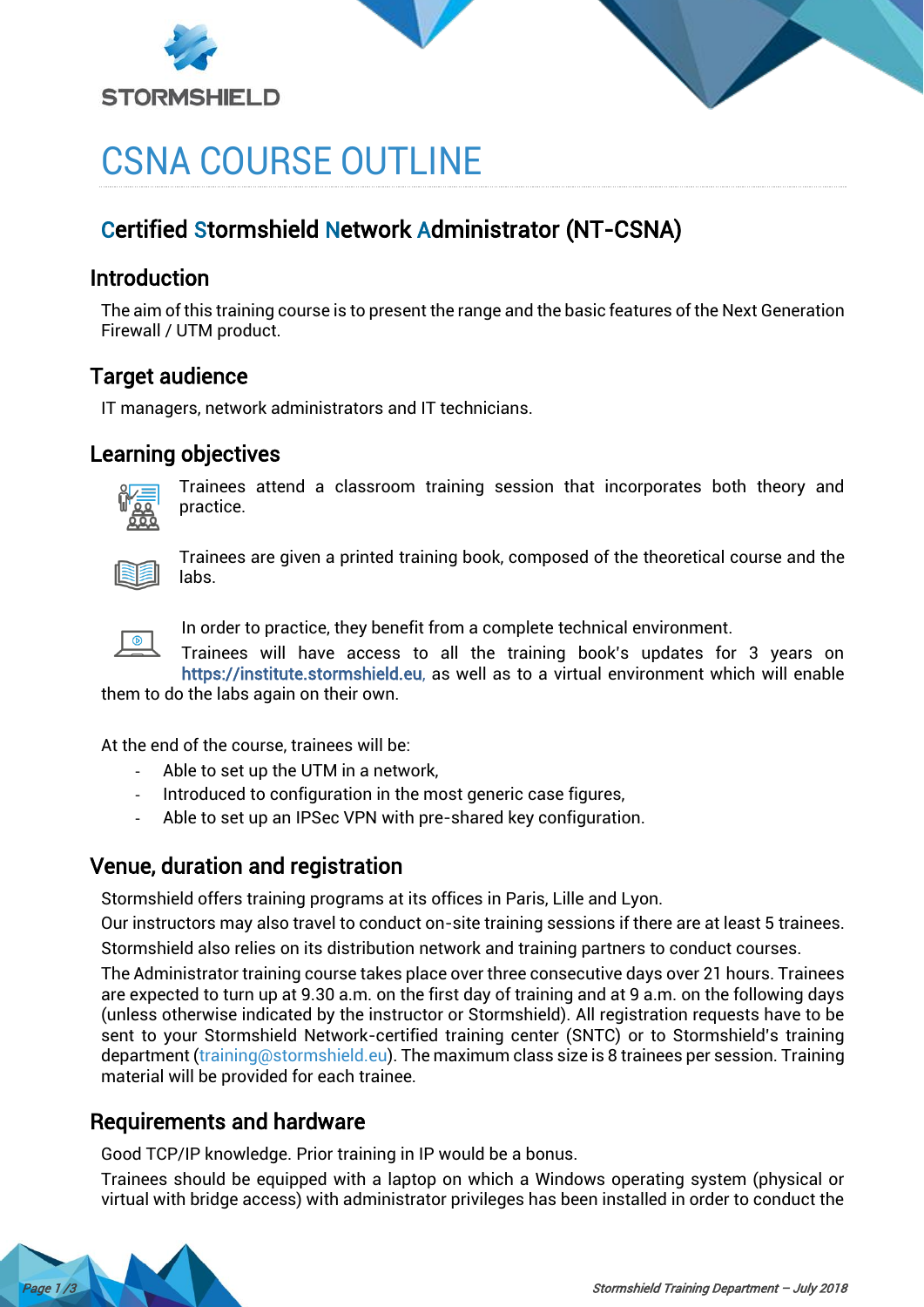

exercises suggested in the training course, as well as the following programs: Firefox, PuTTY (or any other SSH client), WinSCP (or an equivalent SCP client), Wireshark, VirtualBox or Vmware equivalent (Vmware player or Vmware workstation).

## Detailed description

#### Day 1

- Training and certifications program
- Introduction to the company and Stormshield products
- Handling the firewall
	- o Registration in the client area and access to the knowledge base
	- $\circ$  Initialization of the appliance and introduction to the administration interface
	- o System configuration and administration privileges
	- $\circ$  Installation of the license and update of the system version
	- o Configuration backup and restoration
- Logs and monitoring
	- o Introduction to log families
	- o Embedded activity reports
	- o Getting started with administration tools
- **Objects** 
	- $\circ$  Concept of objects and types of objects that can be used
	- o Network and router objects
- Network configuration
	- o Methods of configuring an appliance in a network
	- o Types of interfaces (Ethernet, modem, bridge, VLAN and GRETAP)
	- $\circ$  Types of routing and priorities

#### Day 2

- Address translation (NAT)
	- o Translation on outgoing traffic (masking)
	- o Translation on incoming traffic (redirection)
	- o Two-way translation (bimap)